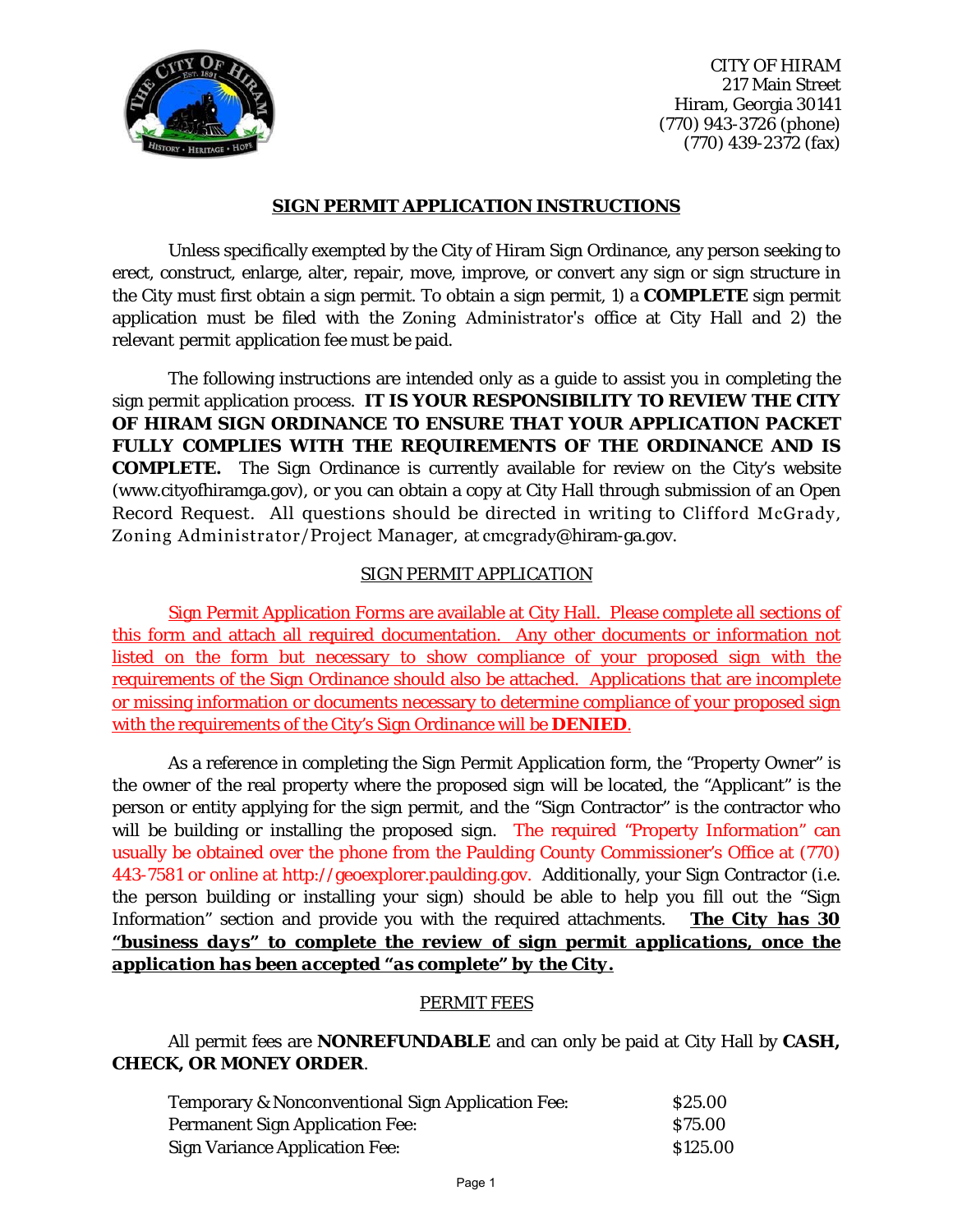# **Sign Application Checklist**

This application is for zoning compliance only. Electrical, foundation/footing inspections and all other "construction" permits must be acquired through Paulding County Permits Office. It is the applicant's responsibility to apply for all necessary permits. Failure to do so may result in the required removal of an installed sign, at the "owners'" expense. The following is required of all permanent sign applications:

- 1) A completed Sign Permit Application. (do not leave any blank spaces)
- 2) Second page of the Sign Permit Application must be signed by the applicant **and** the property owner or the owners' agent.
- 3) Occupational Tax Certificate (sometimes referred to as a "business license") of the sign installer.
	- 4) Certificate of Insurance (COI) from the sign installer. The COI list the City of Hiram as a Certificate Holder in the bottom left corner. Note: We do not require being listed as an "additional insured."
	- 5) A letter from the owner, or the owners' agent granting the applicant permission to install the proposed sign on their property.

## **Specific Wall Sign Application Requirements:**

1) **Building Elevations** ("to scale") showing the dimensions of the sign, and the wall, color scheme of the sign, sign installation position, cut-away side profile of the sign.

- a) **"to scale"** must use a scale of 1/4" = 1' or greater scale.
- b) **dimensions -** must include the dimensions of the Wall where the sign will be installed, and height and width of the sign itself.
- c) **color scheme** an accurate color rendering of the sign.
- d) **Sign Installation Position -** the distances from the bottom of the sign to the ground, the top of the sign to the top of the eve of the roof, and the sides of the sign to the sides of the storefront walls.
- e) **cut-away sign profile -** side view of the sign depicting how it will be mounted to the selected wall, along with the dimensions showing the distance from the wall to the front face of the sign.

2) **Property Survey -** if this is a new development a "to scale" survey must be provided of the property showing the silhouette of the building, highlighting the wall to which the sign will be mounted.

*Note: If the property is already developed, an aerial photo showing the building, highlighting the wall to which the sign will be mounted, will be acceptable.*

# **Specific Monument Sign Application Requirements:**

- 1) **Survey -** "to scale" survey of the property on which the monument sign will be installed, with a "surveyor's mark" indicating the exact coordinates of the proposed location.
- 2) **Rendering -** Color rendering illustrating the color scheme for the sign and the dimensions, shape and profile (front, back, and side profiles) of the proposed sign.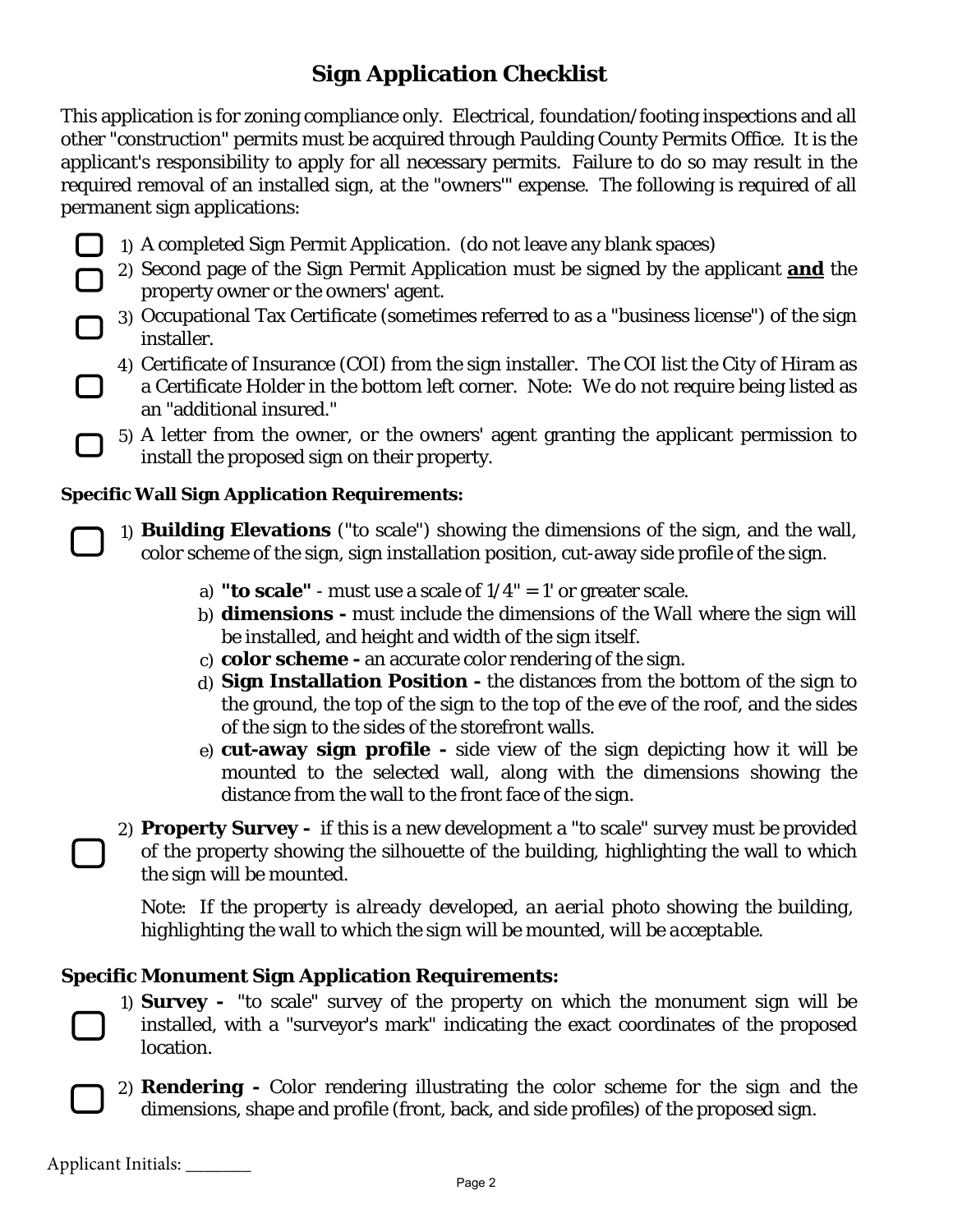# **Temporary Sign Application Requirements:**

- 1) For all temporary signs, regardless of being located on a wall, or mounted at ground level, a color rendering of the sign is required, indicating its dimensions.
- 2) Wall Banners require a rendering, depicting the sign on the wall to which it will be mounted, and its position. Size cannot exceed 24 square feet.
- 3) In lieu of a property survey, an aerial photo showing the buildings, roadways, and approximate parcel property lines, with a mark on the aerial indicating the install location of the proposed sign, will suffice.

| Applicant Signature: |  |
|----------------------|--|
|----------------------|--|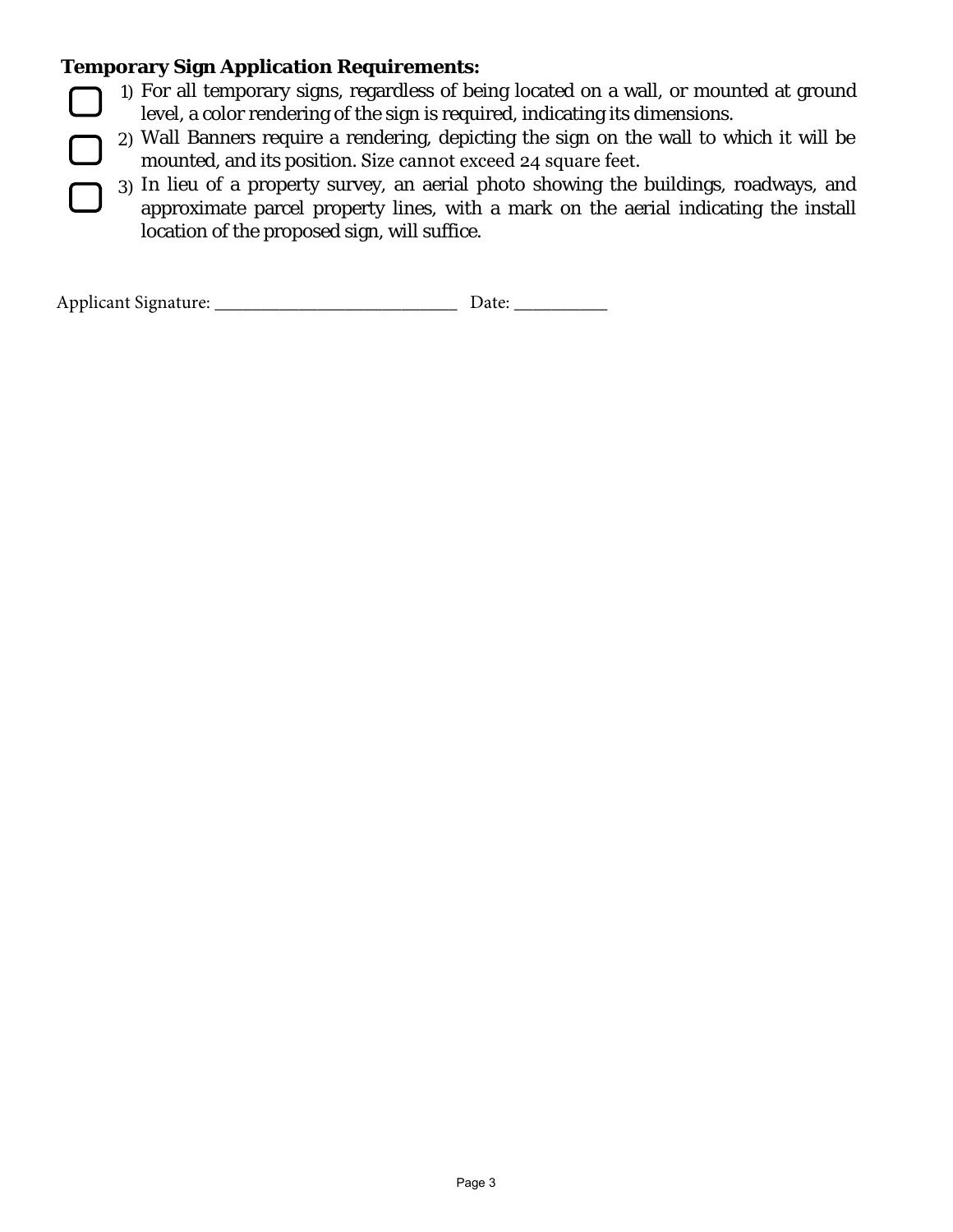217 Main Street **Date Received: Date Received:** Hiram, Georgia 30141 Fee Paid: \$ (770) 943-3726 (phone) **Date Accepted**  $(770)$  439-2372  $(fax)$  As Complete:



**CITY OF HIRAM Sign Permit Application** 

## **PROPERTY INFORMATION**

|                    | PROPERTY OWNER INFORMATION                                                                                                                                                                                                     |  |  |
|--------------------|--------------------------------------------------------------------------------------------------------------------------------------------------------------------------------------------------------------------------------|--|--|
|                    | Name: Name and the set of the set of the set of the set of the set of the set of the set of the set of the set of the set of the set of the set of the set of the set of the set of the set of the set of the set of the set o |  |  |
|                    |                                                                                                                                                                                                                                |  |  |
|                    | Phone: Fax: Fax: E-Mail:                                                                                                                                                                                                       |  |  |
|                    | <b>APPLICANT INFORMATION</b>                                                                                                                                                                                                   |  |  |
|                    |                                                                                                                                                                                                                                |  |  |
|                    |                                                                                                                                                                                                                                |  |  |
|                    | Phone: Fax: Fax: E-Mail:                                                                                                                                                                                                       |  |  |
|                    | <b>SIGN CONTRACTOR INFORMATION</b>                                                                                                                                                                                             |  |  |
|                    |                                                                                                                                                                                                                                |  |  |
|                    |                                                                                                                                                                                                                                |  |  |
|                    | Phone: Fax: Fax: E-Mail:                                                                                                                                                                                                       |  |  |
|                    |                                                                                                                                                                                                                                |  |  |
|                    |                                                                                                                                                                                                                                |  |  |
|                    | <b>SIGN INFORMATION</b>                                                                                                                                                                                                        |  |  |
|                    |                                                                                                                                                                                                                                |  |  |
|                    | <b>Illumination Type:</b> (Circle One) Internal / External / Non-Illuminated                                                                                                                                                   |  |  |
|                    |                                                                                                                                                                                                                                |  |  |
|                    | <b>All Signs:</b> Dimensions: $\underline{\text{sf}} \times \underline{\text{sf}} = \text{Sign Area}$ : $\underline{\text{sf}}$ Change Copy Area: $\underline{\text{sf}}$                                                      |  |  |
|                    | <b>Number of Signs on Property:</b> <u>(Inclusive of sign proposed</u> ) Aggregate Sign Area: (Inclusive of sign proposed)                                                                                                     |  |  |
|                    | Temporary Signs: REQUESTED: START DATE: // # OF DAYS: ___________________________                                                                                                                                              |  |  |
| <b>Wall Signs:</b> | Wall Dimensions: $\underline{\text{sf}} \times \underline{\text{sf}} = W$ all Area: $\underline{\text{sf}}$                                                                                                                    |  |  |